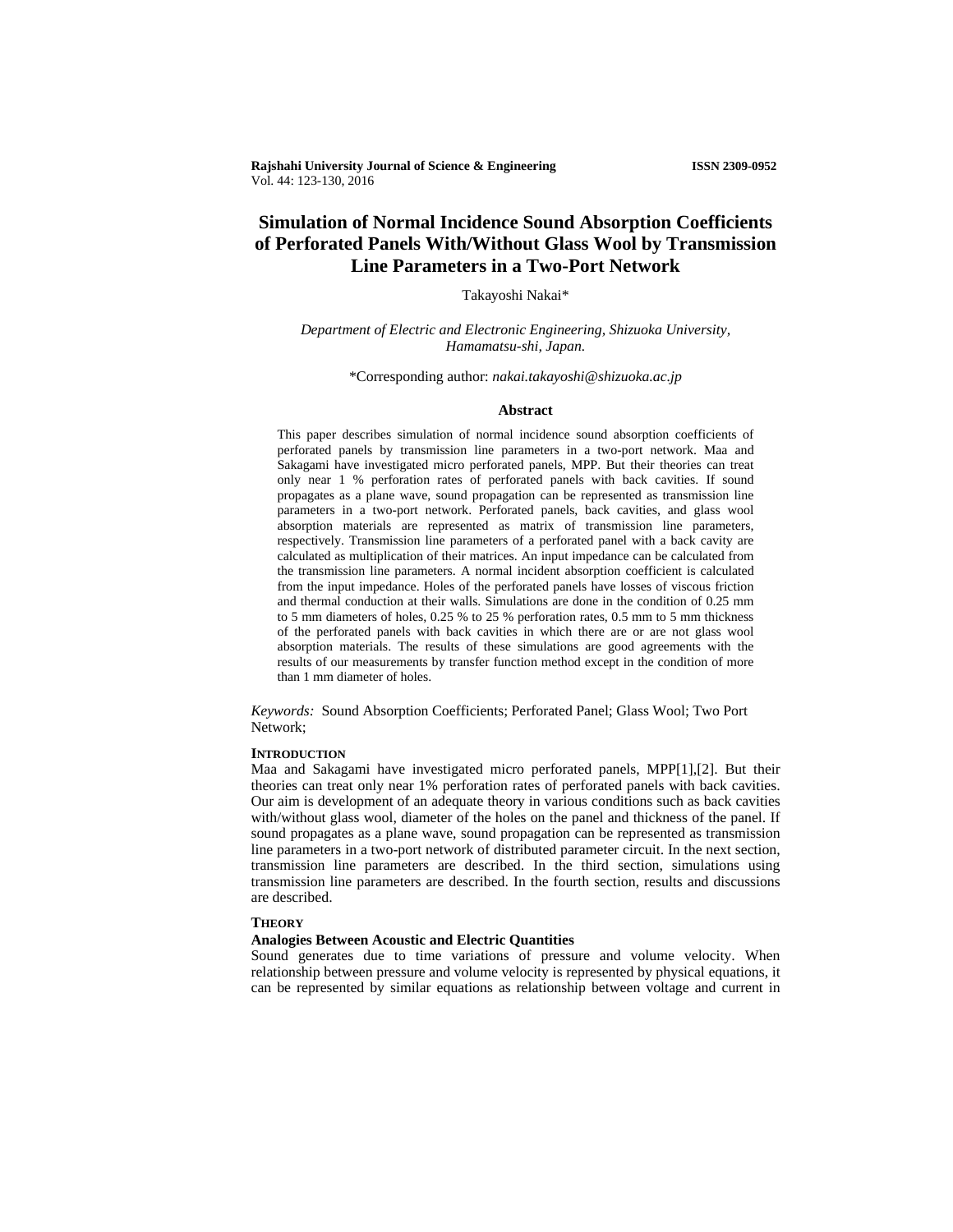electric circuits. Therefore, if sound propagates as a plane wave, sound propagation can be represented as transmission line parameters in a two-port network of distributed parameter circuit. Electric circuits analyzed acoustics are called as "acoustic equivalent circuits."

For a lossless tube, the partial differential equations are given as follows [3].

$$
- \frac{\partial p}{\partial x} = \frac{p}{A} \frac{\partial u}{\partial t}, \qquad - \frac{\partial u}{\partial x} = \frac{A}{pc^2} \frac{\partial u}{\partial t}
$$

where *x* is the location in the tube, *t* is the time,  $\rho$  is the density of air, *c* is the velocity in air, and *A* is cross-sectional area of the tube. TABLE 1 shows analogies between acoustics and electric quantities.

TABLE 1**.** ANALOGIES BETWEEN ACOUSTICS AND ELECTRIC QUANTITIES.

| <b>Acoustic Quantity</b>              | <b>Analogous Electric Quantity</b> |
|---------------------------------------|------------------------------------|
| $p$ : pressure                        | $v:$ voltage                       |
| $u$ : volume velocity                 | $i$ : current                      |
| $\rho/A$ : acoustic inductance        | $L:$ inductance                    |
| $A/(\rho c^2)$ : acoustic capacitance | $C$ : capacitance                  |

### **Transmission Line Parameters in a Two-Port Network of Distributed Parameter Circuit[4]**



Fig. 1. Transmission line parameters in a two-port network

In a two-port network of distributed parameter circuit, there are various parameters, but in this paper transmission line parameters are used. Fig. 1 shows representation of transmission line parameters in a two-port network for the acoustic tube. As shown in Fig 1,  $V_1[V]$  and  $I_1[A]$  are voltage and current of input, and  $V_2[V]$  and  $I_2[A]$  are voltage and current of output. They are related as follows, and transmission line parameters matrix, F, is defined as follows.

$$
\left\{\frac{V_1 = AV_2 + Bl_2}{l_1 = CV_2 + Dl_2}, \left(\frac{V_1}{l_1}\right) = {AB \choose CD} {V_2 \choose l_1}, \text{(F)} = {AB \choose CD}
$$

Units of transmission line parameters are  $A[-]$ ,  $B[\Omega]$ ,  $C[S]$ , and  $D[-]$ , respectively, and  $[-]$ means non-dimensional. Two transmission line parameters are given as follows.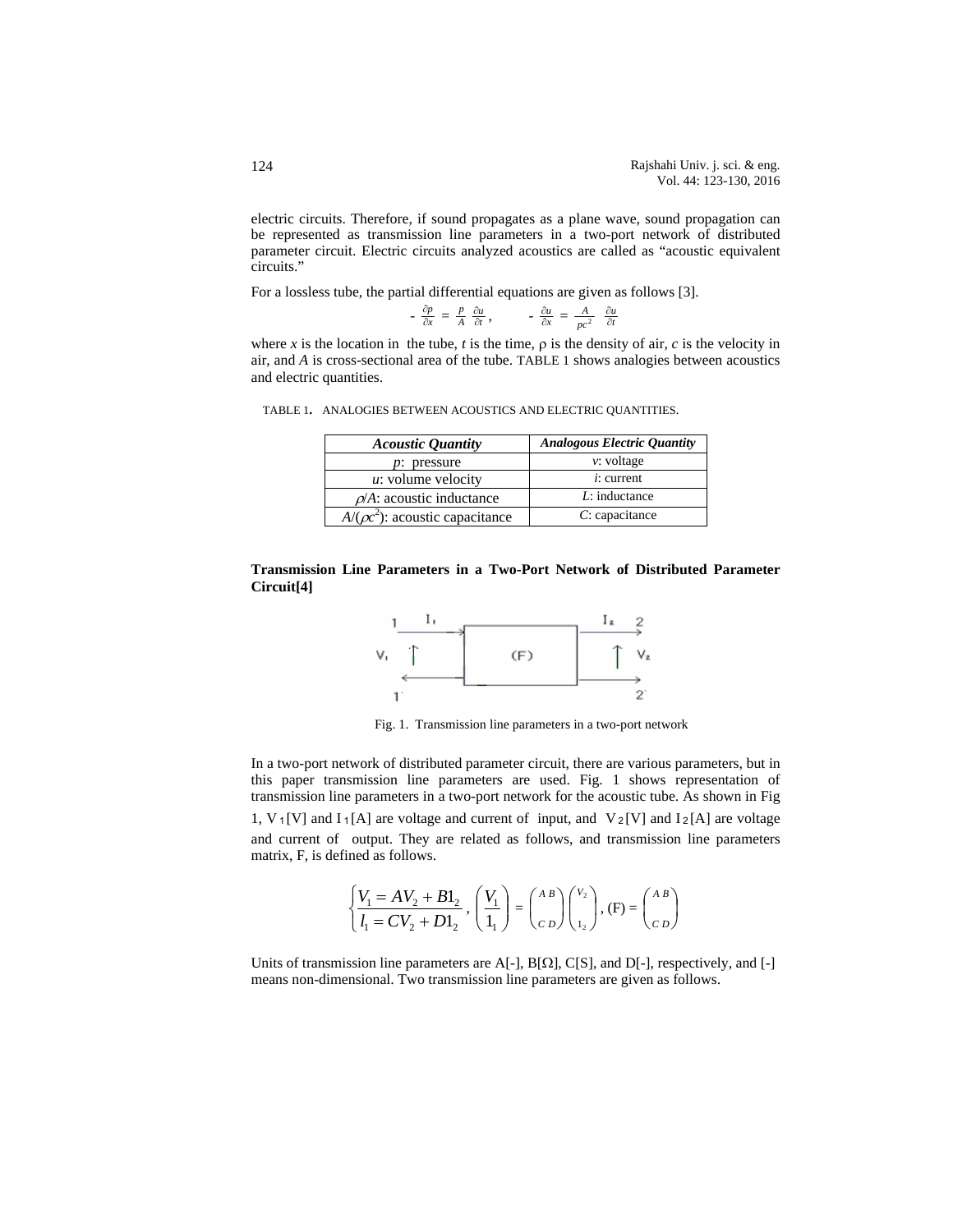Simulation Of Normal Incidence Sound Absorption Coefficients Of Perforated Panels With/Without Glass Wool By Transmission Line Parameters In A Two-Port Network

$$
\left(\begin{array}{c} V_1 \\ I_1 \end{array}\right) \ = \ (F_1) \ \left(\begin{array}{c} V_2 \\ I_2 \end{array}\right) = \left(\begin{array}{cc} A_1 & B_1 \\ C_1 & D_1 \end{array}\right) \left(\begin{array}{c} V_2 \\ \vdots \end{array}\right), \qquad \qquad \left(\begin{array}{c} V_2 \\ I_2 \end{array}\right) \ = \ (F_2) \ \left(\begin{array}{c} V_2 \\ I_3 \end{array}\right) = \left(\begin{array}{cc} A_2 & B_2 \\ C_2 & D_2 \end{array}\right) \left(\begin{array}{c} V_3 \\ \vdots \end{array}\right)
$$

Then, the cascade connection of two transmission line parameters as shown in Fig. 2, is given as multiplication of matrixes as follows.

$$
\begin{pmatrix} V_1 \\ I_1 \end{pmatrix} = (F_2) \begin{pmatrix} V_3 \\ I_2 \end{pmatrix} = \begin{pmatrix} A_3 & B_3 \\ C_2 & D_2 \end{pmatrix} \begin{pmatrix} V_3 \\ I_2 \end{pmatrix}
$$

$$
(F_3) = (F_1) \times (F_2) = \begin{pmatrix} A_1 A_2 + B_1 C_2 & A_1 B_2 + B_1 D_2 \\ C_1 A_2 + D_1 C_2 & C_1 B_2 + D_1 D_2 \end{pmatrix}
$$

$$
\begin{pmatrix} 1 & 1 & 2 & 1 & 3 \\ 0 & 0 & 0 & 0 \\ 0 & 0 & 0 & 0 \\ 0 & 0 & 0 & 0 \\ 0 & 0 & 0 & 0 \\ 0 & 0 & 0 & 0 \\ 0 & 0 & 0 & 0 \\ 0 & 0 & 0 & 0 \\ 0 & 0 & 0 & 0 \\ 0 & 0 & 0 & 0 \\ 0 & 0 & 0 & 0 \\ 0 & 0 & 0 & 0 \\ 0 & 0 & 0 & 0 \\ 0 & 0 & 0 & 0 \\ 0 & 0 & 0 & 0 \\ 0 & 0 & 0 & 0 \\ 0 & 0 & 0 & 0 \\ 0 & 0 & 0 & 0 \\ 0 & 0 & 0 & 0 \\ 0 & 0 & 0 & 0 \\ 0 & 0 & 0 & 0 \\ 0 & 0 & 0 & 0 \\ 0 & 0 & 0 & 0 \\ 0 & 0 & 0 & 0 \\ 0 & 0 & 0 & 0 \\ 0 & 0 & 0 & 0 \\ 0 & 0 & 0 & 0 \\ 0 & 0 & 0 & 0 \\ 0 & 0 & 0 & 0 \\ 0 & 0 & 0 & 0 \\ 0 & 0 & 0 & 0 & 0 \\ 0 & 0 & 0 & 0 & 0 \\ 0 & 0 & 0 & 0 & 0 \\ 0 & 0 & 0 & 0 & 0 \\ 0 & 0 & 0 & 0 & 0 \\ 0 & 0 & 0 & 0 & 0 \\ 0 & 0 & 0 & 0 & 0 \\ 0 & 0 & 0 & 0 & 0 \\ 0 & 0 & 0 & 0 & 0 \\ 0 & 0 & 0 & 0 & 0 \\ 0 & 0 & 0 & 0 & 0 \\ 0 & 0 & 0 & 0 & 0 \\ 0 & 0 & 0 & 0 & 0 \\ 0 & 0 &
$$

Fig. 2. Cascade connection of two transmission line parameters

Now, Consider input impedance of the transmission line parameters in the two-port network. 2-2' terminal is an output and connects a load impedance,  $Z_L$  as shown in Fig. 3.



Fig. 3. Connecting a load impedance, ZL.

Its input impedance,  $Z_{in}$ , is given as follows.

$$
Z_{\text{in}} = \frac{V_1}{I_1} = \frac{AV_2 + BI_2}{CV_2 + DI_2} = \frac{AZ_1 + B}{CZ_1 + D}
$$

When 2-2' terminal is opened, or is closed in the tube,  $Z_L$  is infinity or  $I_2 = 0$ . Therefore,  $Z_{in}$  is given as follows.

$$
Z_{in} = \frac{A}{C} [\Omega]
$$

# **Parameters of Distributed Parameter Circuit for Acoustic Tube**

Characteristic impedance, W, and propagation constant, γ, for a circuit with loss, are defined as follows.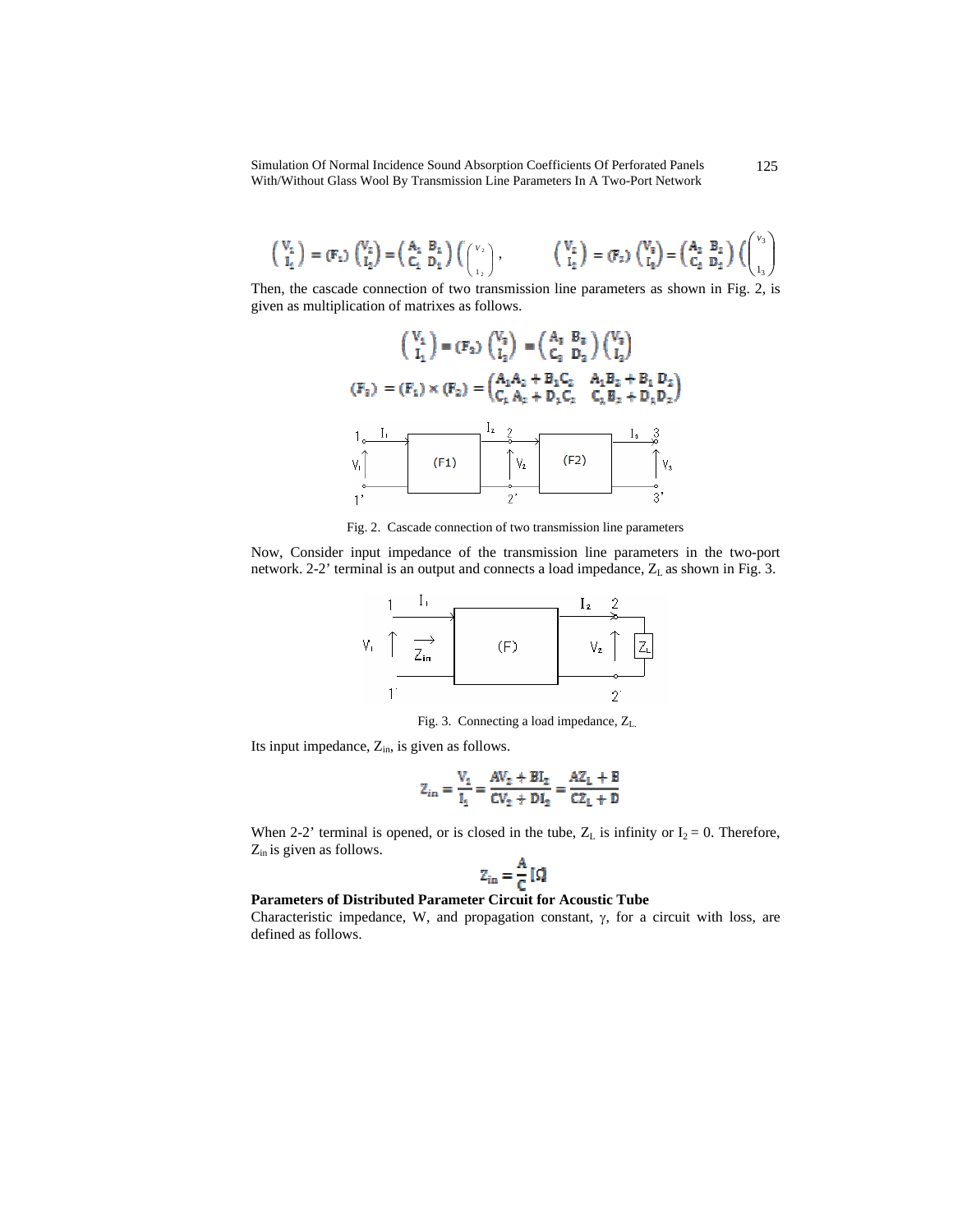Rajshahi Univ. j. sci. & eng. Vol. 44: 123-130, 2016

$$
w = \sqrt{\sum_{G=jwC}^{R+jwL}} \quad , \qquad \qquad \gamma = \sqrt{(R+j\omega L)(G+j\omega_C)}
$$

R, L, C, and G are a resistance, an inductance, a capacitance and a leakage conductance per unit length of distributed parameter circuit, respectively. j is a complex unit. When the length of the tube is *l*, transmission line parameters are defined as follows.

$$
\text{(F)} = \begin{pmatrix} \cosh\!\gamma l & \text{Wsinh}\!\gamma l \\ \frac{1}{W}\sinh\!\gamma l & \cosh\!\gamma l \end{pmatrix}
$$

Reflection coefficient of distributed parameter circuit, R, is given as follows.

$$
R = \frac{Z_0 - Z_{in}}{Z_0 + Z_{in}}
$$

where  $Z_0$  is an impedance of air(= $\rho c$ ) per 1m<sup>2</sup>, and  $Z_{in}$  is an input impedance of the distributed parameter circuit per  $1m^2$ . Then, a normal incident absorption coefficient, a, is calculated as follows.

$$
a = 1 - |R|^2
$$

Simulations are done by matrix calculation in MATLAB using these equations.

# **SIMULATION**

# **Simulation Model and Parameter Constants**

Fig. 4 shows model of perforated panel with a back cavity with/without glass wool, where perforated rate of a panel, its thickness, diameter of its holes, and length of air space are arbitrary. Because the right side of the tube is closed, the right side of the circuit is opened.



Fig. 4. Model of a perforated panel (F1) with a back cavity (F2) with/without glass wool (F3).

Each hole perforated a panel has loss of viscous friction and thermal conduction, and their parameters are given as follows[3].

$$
L = \frac{P}{A_h}, C = \frac{A_h}{PC^2}, R = \frac{S}{A_h^2} \sqrt{\frac{\omega \rho \mu}{2}}, G = S \frac{\pi - 1}{p c^2} \sqrt{\frac{\lambda \omega}{2C_p p}}
$$

126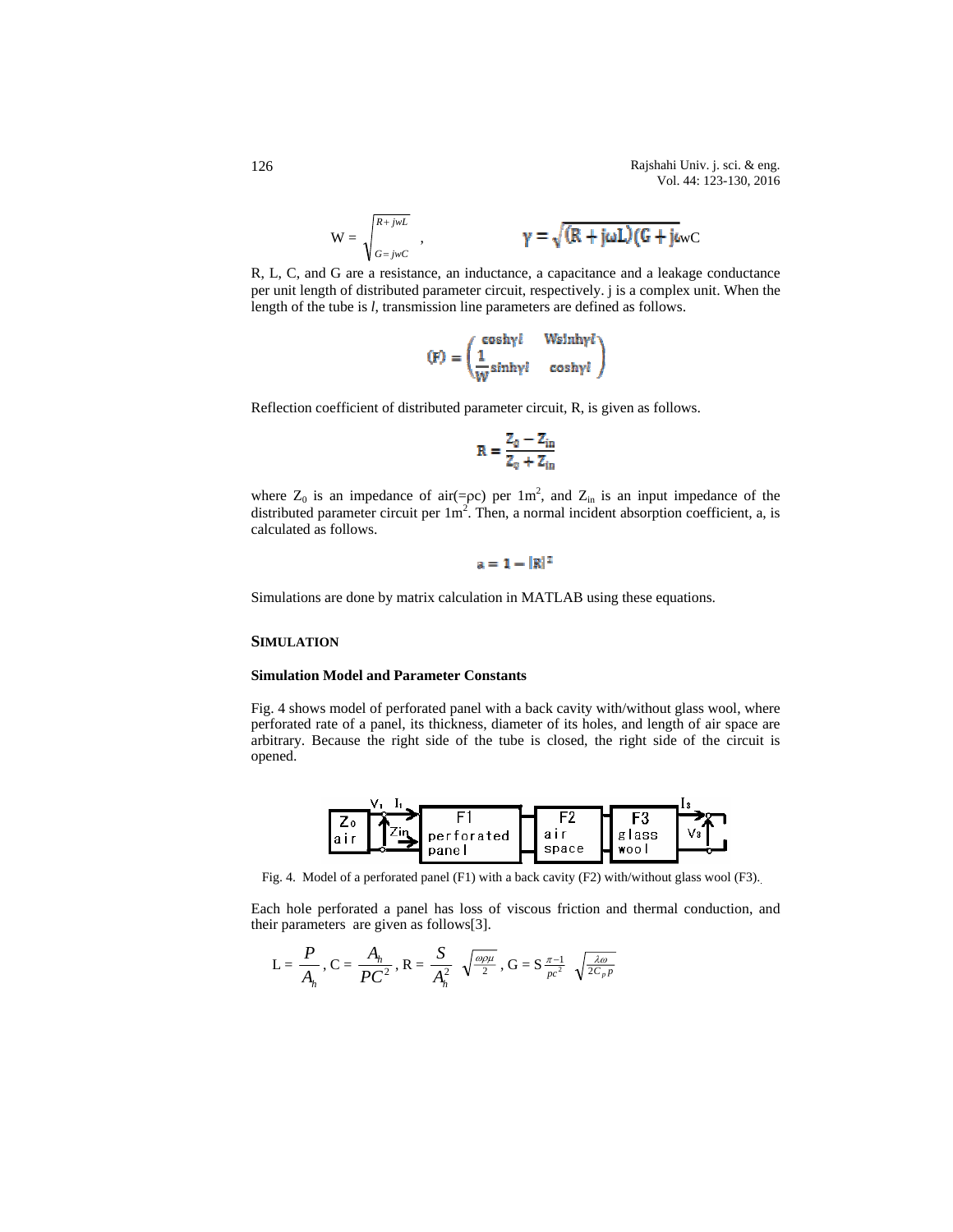Simulation Of Normal Incidence Sound Absorption Coefficients Of Perforated Panels With/Without Glass Wool By Transmission Line Parameters In A Two-Port Network 127

where  $A_h$  is the area of the hole, S is the circumference of the hole,  $\mu$  is the coefficient of friction,  $0.1844 \times 10^{-4}$ [Pa/s], and C<sub>p</sub> is the specific heat at constant pressure, 1005.6[ $m^2$ /Ks<sup>2</sup>], η is the ration of specific heat at constant pressure to that at constant volume, 1.403, and  $\lambda$  is the coefficient of heat conduction,  $23x10^3$ [kgm/s<sup>3</sup>K], and  $\omega$  is the angular frequency. For a single hole, it has a characteristic impedance,  $W<sub>h</sub>$ , and a propagation constant, γ<sub>h</sub>, When a panel has n holes, W=W<sub>h</sub>/n, and γ= γ<sub>h</sub>. Air spaces, or back cavities are assumed as lossless tubes. Their characteristic impedances, W<sub>a</sub>, are  $\text{pc}/\text{A}_a$ , and their propagation constants,  $\gamma_a$ , are jω/c. A<sub>a</sub> is the cross-sectional area of the air space.

For glass-wool, equations of Miki model is used as follows[5].

$$
\gamma_{g} = \frac{\omega}{c} \left[ 0.160 \left( \frac{f}{\sigma} \right)^{-0.618} + i \left\{ 1 + 0.109 \left( \frac{f}{\sigma} \right)^{-0.618} \right\} \right]
$$
  

$$
W_{g} = \rho c \left\{ 1 + 0.070 \left( \frac{f}{\sigma} \right)^{-0.632} - j0.107 \left( \frac{f}{\sigma} \right)^{-0.632} \right\}
$$

where  $\sigma$  is flow resistance of the glass-wool,  $\sigma$  is 10000[Pa s/m<sup>2</sup>] for 96kg/m<sup>3</sup> glass wool, and f is frequency[Hz].

### **SIMULATION RESUTLS AND DISCUSSIONS**

### **Simulation for Perforated Panel with Back Cavity, or MPP**

Fig. 5 shows measurement[6] and simulation of normal incident sound absorption coefficient for 1 mm thickness of the panel, 1 mm diameter of holes, 1% perforation rate, and 50 mm length of the back cavity.



Fig. 5. Measurement and simulation (before/after correction) of normal incident sound absorption coefficient for 1 mm thickness of the panel, 1 mm diameter of holes, and 1 % perforation rate.

Red curve is shown for 1mm thickness of the panel, but is not good agreement with the measurement results. Therefore, open-end correction is considered[7]. When the radius of the holes is defined as r, open-end correction is  $0.61 \times r$ . Since open-end corrections are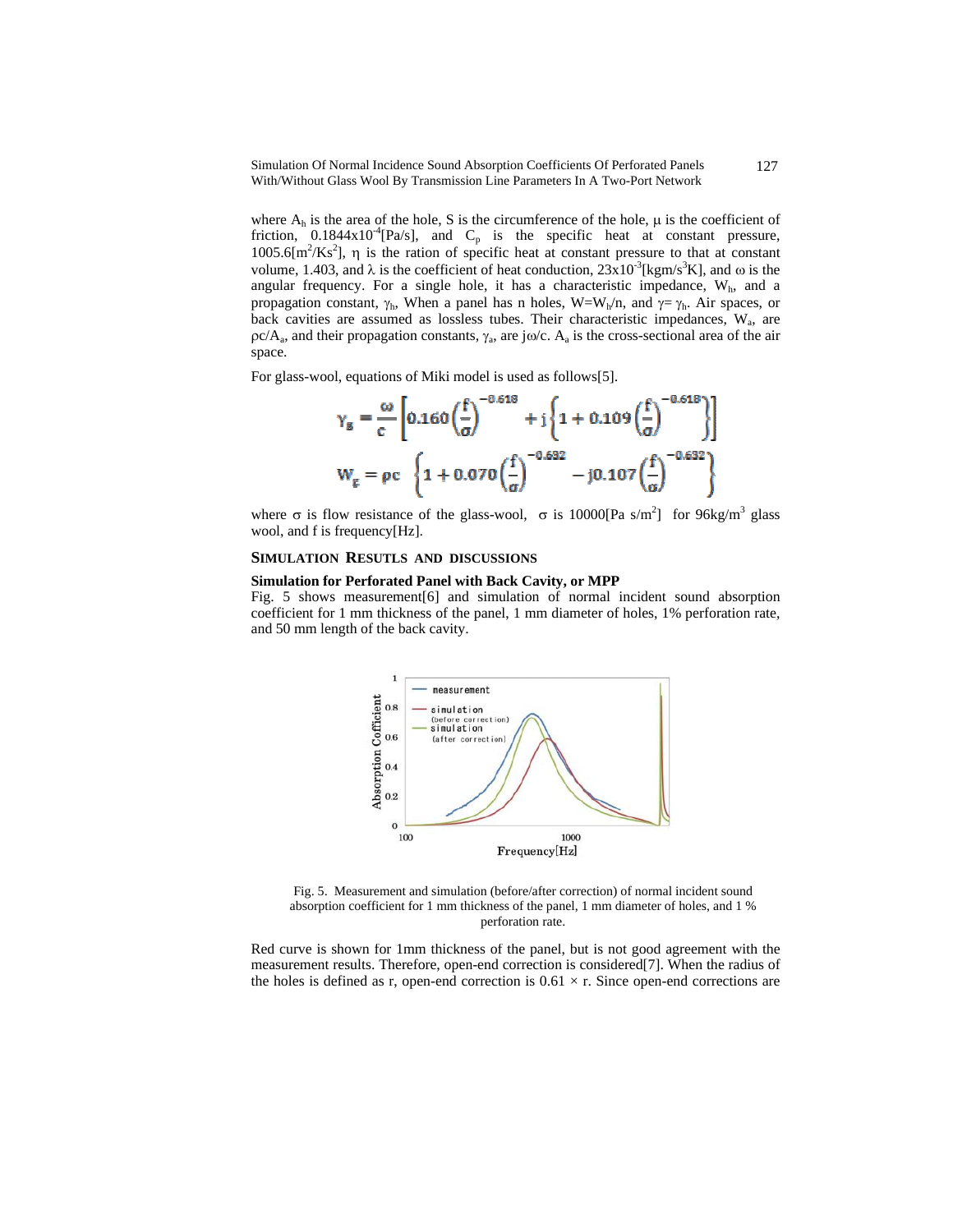done in the both sides of the holes, the effective thickness of the panel is 1.61 mm. Bright green curve is open-end corrected, and it is good agreement with blue curve, or the measurement curve. Afterward, for simulation open-end corrections are done, and the effective thickness of the panel is given as follows:

 $tp + 0.61 \times d$ ,

where tp is the thickness of the panel, and d is the diameter of the holes.

#### **Simulation of Absorption Coefficients for Various Perforated Rates**

Fig. 6 shows normal incident absorption coefficients for various perforated rates of the panels by simulation. This simulation is done as composition of Fig. 4 except F3. The maximum values of absorption coefficients are almost 1 in the case of 0.25% perforated rate, and for 1% perforated rate they are about 0.7. Fig. 7 shows measurement by the transfer function method for 0.1% to 1.25% perforated rates. The maximum values of absorption coefficients are good agreements with those of simulation, but their frequencies are 10 to 15% lower than those of simulation.



Fig. 6. Normal incident absorption coefficients for various perforated rates of the panels by simulation. The diameter of the holes is 1mm. The back cavities are 50 mm long (top) and 70 mm long (bottom). The thickness of the panel is 1mm.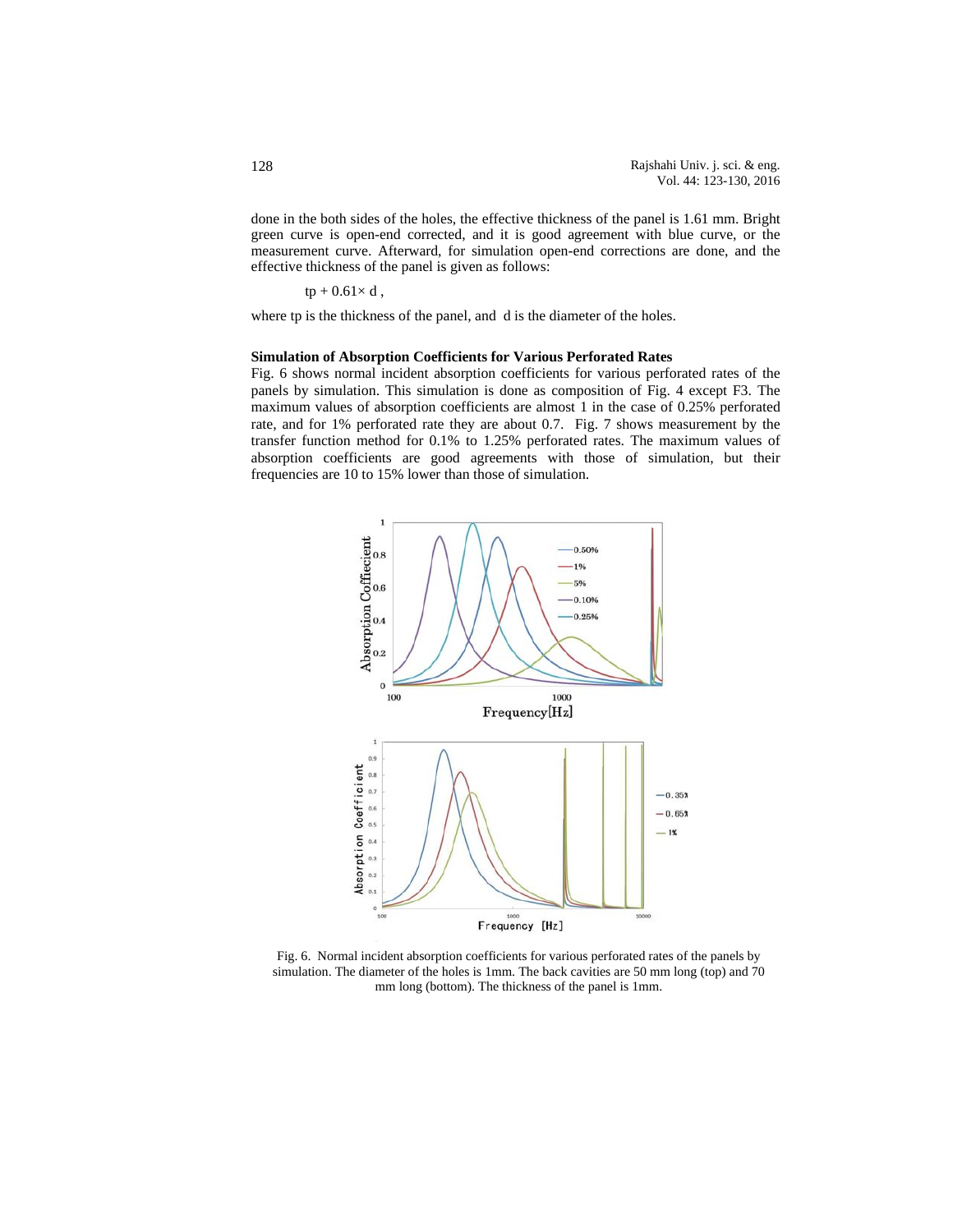Simulation Of Normal Incidence Sound Absorption Coefficients Of Perforated Panels With/Without Glass Wool By Transmission Line Parameters In A Two-Port Network

### **Simulation of Absorption Coefficients for Various Thickness of Panels and Diameter of Holes**

Fig 8 (a) shows absorption coefficients for 0.5 mm to 10 mm thickness of the panels, 1% perforated rate, 1mm diameter of the holes and 50mm length of the back cavity by simulation. When the panel is 8 mm thick, the maximum value of absorption coefficients is the highest and almost 1. Fig 8 (b) shows those for 0.5 to 5mm diameter of holes, 1% perforated rate, 1mm thickness of the panels by simulation. The larger the diameter of the holes is, the lower the absorption coefficients are. When the diameters of the holes are 2 and 5 mm, the maximum values of absorption coefficients are lower than those of measurements.



Fig. 7. Normal incident absorption coefficients for 0.1% to 1.25% perforated rates of the panels by measurement (transfer function method). The back cavity is 70 mm long. The diameter of holes is 1mm. The thickness of the panel is 1mm.



Fig. 8. Normal incident absorption coefficients (a) for 0.5 to10 mm thickness of the panels and 1mm diameter of the holes by simulation and (b) for 0.5 to 5 mm diameter of the holes and 1mm thickness of the panels (right). The perforated rates are 1% and the back cavities are 50mm.